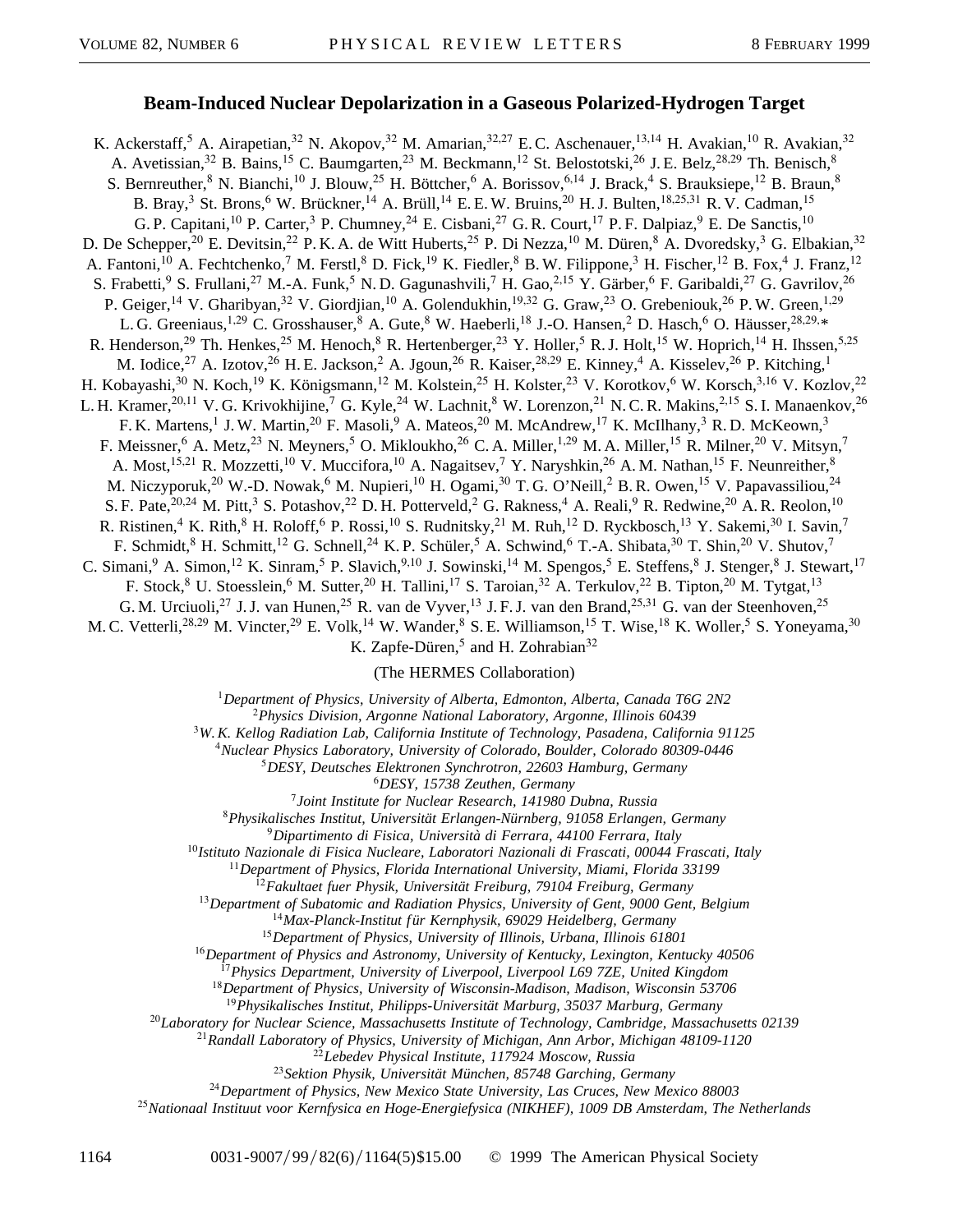*Petersburg Nuclear Physics Institute, St. Petersburg, 188350 Russia Istituto Nazionale di Fisica Nucleare, Sezione Sanita, 00161 Roma, Italy Department of Physics, Simon Fraser University, Burnaby, British Columbia, Canada V5A 1S6 TRIUMF, Vancouver, British Columbia, Canada V6T 2A3 Tokyo Institute of Technology, Tokyo 152, Japan Department of Physics and Astronomy, Vrije Universiteit, 1081 HV Amsterdam, The Netherlands Yerevan Physics Institute, 375036, Yerevan, Armenia*

(Received 4 June 1998)

Spin-polarized atomic hydrogen is used as a gaseous polarized-proton target in high-energy and nuclear-physics experiments operating with internal beams in storage rings. When such beams are intense and bunched, this type of target can be depolarized by a resonant interaction with the transient magnetic field generated by the beam bunches. This effect has been studied with the HERA positron beam in the HERMES experiment at DESY. Resonances have been observed and a simple analytic model has been used to explain their shape and position. Operating conditions for the experiment have been found where there is no significant target depolarization due to this effect. [S0031-9007(98)08340-9]

PACS numbers: 29.20.Dh, 29.25.Pj

Nuclear-polarized hydrogen and deuterium gas targets deployed in high-energy storage rings have become an important tool in the study of spin dependent processes in nuclear and particle physics experiments. They offer a unique combination of large nucleon polarization with the absence of other polarized or unpolarized nuclear species. A potentially serious practical consideration in the use of this type of polarized target in bunched beams is the nucleon depolarization which can take place when the transient magnetic fields generated by the beam interact with the polarized nucleons and change their spin state. This can occur when the frequency  $f<sub>h</sub>$  of any large amplitude harmonic in the frequency spectrum of the pulsed magnetic field produced by the beam bunch structure coincides with an atomic hyperfine transition frequency  $\nu$  determined by the local value of the static magnetic field which provides the quantization axis for the nucleon spins. To minimize this depolarization it is therefore necessary to provide static magnetic field conditions which ensure that no such resonant effects can occur within the effective target volume. These resonant depolarization processes can be studied experimentally only with a fully operational target installed in a suitable storage ring. Beam-induced depolarization effects have been previously observed with tensor polarized deuterium targets [1,2] in low-energy electron beams in the VEPP-3 and NIKHEF accelerators. In this Letter we report on the first observation and measurements of beaminduced resonant depolarization using a hydrogen target with a high-energy positron beam in the HERMES experiment at DESY.

The HERMES experiment at DESY uses deep inelastic scattering to study the spin structure of the nucleon with polarized internal targets and a 27.5 GeV high intensity polarized positron beam in the HERA storage ring. The proton target is generated by injecting a nuclearpolarized atomic hydrogen beam from an atomic beam source (ABS) into a tubular open-ended storage cell which confines the atoms in the region of the circulating beam. The storage cell increases the probability of a positron-proton interaction by a factor of approximately 100 compared with the free atomic beam. This results in a target thickness that is useful for HERMES with the atomic beam fluxes  $({\sim}7 \times 10^{16} \text{ atoms s}^{-1})$  which are currently available from polarized atomic hydrogen beam sources. A static magnetic field of approximately 335 mT directed parallel to the positron beam axis is provided throughout the target cell to define a longitudinal quantization axis for the proton spins and to decouple the atomic electron and proton spins.

The HERA positron beam is optimized for collider operation and therefore consists of very short bunches with high peak currents. The beam has a time structure which allows for up to 220 bunches, which have a length of 27 ps  $(1\sigma)$  and are separated by a time interval of 96 ns corresponding to a bunch frequency  $f_b =$ 10.4 MHz. The beam cross section at the target region is elliptical with a height of 0.07 mm and a width of 0.31 mm  $(1\sigma)$ . Typically, the beam current has a maximum value of 45 mA immediately after injection and is allowed to decay to 15 mA before the beam is dumped and the storage ring is refilled [3]. The frequency spectrum of the transient field has been calculated with the assumption that the magnetic field of each bunch has an approximately Gaussian shape in time. Hence the spectrum has the form of a harmonic series with a Gaussian shaped amplitude envelope. The bunch length is very short compared with the bunch separation; therefore the width of this envelope is large (6 GHz at  $1\sigma$ ) and very high-numbered harmonics have significant amplitudes.

In a magnetic field the hydrogen atom has four substates which are  $|m_I, m_J\rangle = |+\frac{1}{2}, +\frac{1}{2}\rangle, |-\frac{1}{2}, +\frac{1}{2}\rangle,$  $\vert-\frac{1}{2},-\frac{1}{2}\rangle$ , and  $\vert+\frac{1}{2},-\frac{1}{2}\rangle$ , labeled  $\vert1\rangle$  to  $\vert4\rangle$ , respectively. In normal target operation states  $|1\rangle$  and  $|4\rangle$  are selected to give positive (spin parallel to the static field) and  $|2\rangle$  and  $|3\rangle$  to give negative (spin antiparallel) proton polarizations. In both cases the total electron polarization is small. Loss of proton polarization can occur if the resonance condition for either transition  $|1\rangle$ - $|2\rangle$  or  $|3\rangle$ - $|4\rangle$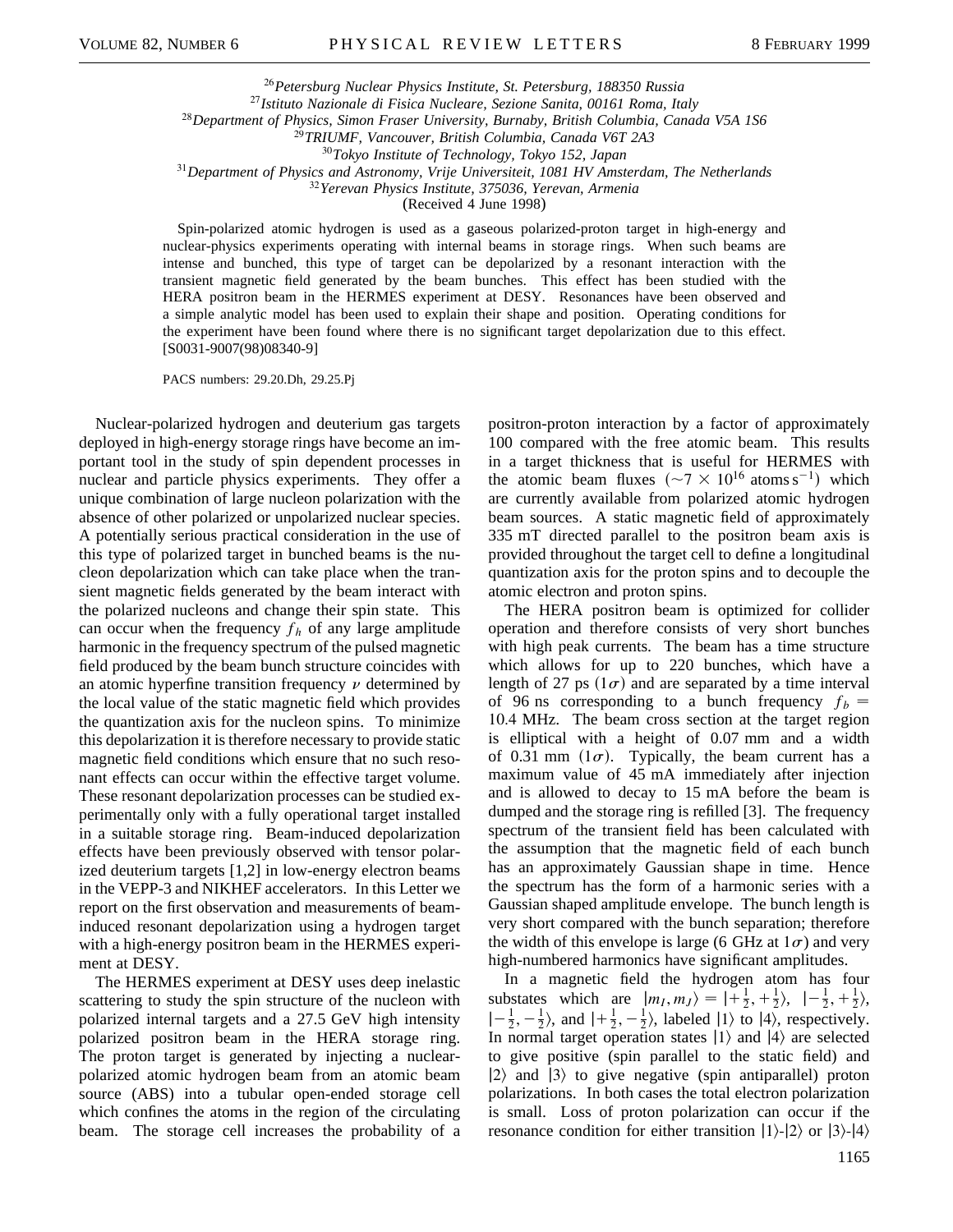

FIG. 1. The calculated energy difference in units of  $E_{\text{HFS}}$ (1420 MHz) for the  $|1\rangle$ - $|2\rangle$  and  $|3\rangle$ - $|4\rangle$  transitions as a function of the static magnetic field. Each point shows the position of a proton depolarizing resonance in the HERA beam. The harmonic numbers  $(k = f_h/f_b)$  for the relevant resonances are given.

is satisfied. The positions of the proton depolarizing resonances as a function of a static magnetic field can be deduced from the magnetic substate energies and have been calculated for the HERA beam bunch frequency as shown in Fig. 1.

To avoid beam-induced depolarization in normal target operation, the value and the spatial uniformity of the static field must be chosen so that there are no resonances within the effective target volume [4]. The resonance separation increases as the field value is raised and it follows that the fractional uniformity requirement can be most easily satisfied if the highest possible value for the static field is used. However, practical considerations impose a limit on the maximum available field of approximately 350 mT for the HERMES target when operating in longitudinal mode. The spacing of adjacent resonances is approximately 50 mT in this region. Therefore, the target field magnet was designed to have a maximum value of 400 mT with a uniformity better than  $\pm 2\%$  over the target cell volume.

The basic layout of the target is shown in Fig. 2. The nuclear-polarized atomic beam from the ABS [5] is injected via a side tube into the center  $(z = 0)$  of the target cell, which is 400 mm long and has an elliptical cross section 29 mm wide by 9.8 mm high [6]. The atoms diffuse to the open ends of the cell at thermal velocities, generating a triangular density distribution along the beam axis. The escaping gas is removed from the storage ring beam tube by high speed vacuum pumps. The cell is cooled to approximately 100 K to maximize the target thickness, which is  $7 \times 10^{13}$  atoms cm<sup>-2</sup> under normal operating conditions. The static field is provided by four superconducting coils mounted coaxially to the HERA positron beam, with a measured field profile along the positron beam axis as shown in Fig. 3.

The polarization of a sample of the atoms in the cell is measured with a Breit-Rabi polarimeter (BRP) [7]. The sample flows out of a second side tube also connected to



FIG. 2. A schematic layout of the HERMES hydrogen target. The inset shows the cross section of the storage cell at its center point.

the center of the cell. The BRP uses adiabatic rf transition units in combination with a sextupole-magnet system and a quadrupole mass spectrometer (QMS) incorporating an atom-counting detector to measure the magnetic substate populations. The nuclear and electronic polarizations may then be calculated from the population values obtained.

The resonances were observed experimentally by making the measurements with the BRP over a range of static magnetic field values in the region of the normal operating field (335 mT), while the stored HERA positron beam was circulating through the target storage cell. Two different observation techniques were used. In the first approach, the ABS operated in the normal way and atoms in both states  $|1\rangle$  and  $|4\rangle$  were injected into the target cell. The BRP was then arranged so that states  $|1\rangle$  and  $|4\rangle$  were not detected by the QMS, with the result that any signal seen in this detector was due to the presence of states  $|2\rangle$  or  $|3\rangle$ . A statistically significant signal could be obtained in a short time with this technique, so it was



FIG. 3. The static magnetic field profile plotted as a function of axial position  $(z)$ . The points are measurements to which the line is fitted. The maxima at  $z = \pm 75$  mm and  $\pm 190$  mm correspond approximately to the *z* positions of the coils.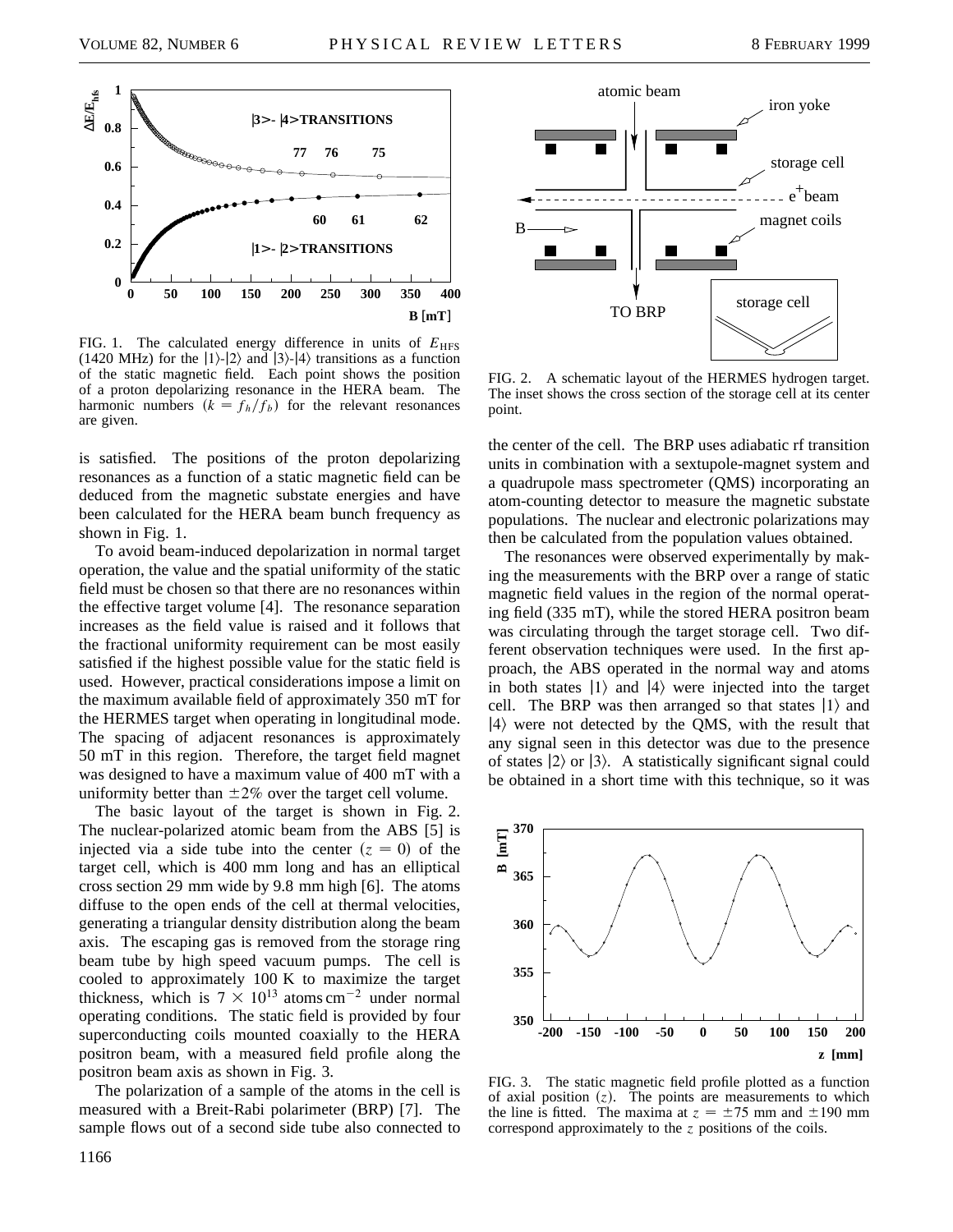possible to scan the field continuously and observe directly the position and shape of any resonant depolarization signal. Measurements were made with stored positron beam currents between 38 and 28 mA. The field was scanned continuously over a range covering the full width of each resonance. A composite plot of the QMS signals produced by each of the resonances that occur in the field range between 220 and 400 mT is shown in Fig. 4. This shows that states other than  $|1\rangle$  and  $|4\rangle$ were being populated in the cell, clearly demonstrating the presence of resonant depolarization effects. The observed resonances are at the expected values of the magnetic field within the experimental uncertainties.

The second method involves measuring the polarization of the sampled atoms in the normal way by determining the individual populations of each of the four possible states in the sampled atomic beam. The proton polarization could then be deduced from these data. This technique required the static magnetic field to be constant while the state populations for each point were measured. The resonance produced by the  $k = 62$  harmonic was studied in detail and the results are plotted in Fig. 5, which demonstrates the loss in the polarization produced by this particular resonance.

The data were compared with a simple analytic model incorporating certain basic features of atomic kinetics in the target cell as well as the expected dependencies of the atomic transition probability on the time structure of the beam transient field as modulated by the atom's passage through the beam [8]. Hence the shape of the resonances depends on the atomic density distribution within the cell, the static magnetic field profile, and the BRP sampling sensitivity. A number of approximations were used to greatly simplify this many-dimensional problem. The fundamental approximation is that the effects of the beam fields on the atoms can be calculated with an *average* transition probability, which is appreciable only in close proximity to the beam, and at locations where the static



FIG. 4. A composite plot of the observed resonances as a function of the static magnetic field in the range 220 to 400 mT shown with the corresponding beam harmonic number. The vertical axis is the count rate for hydrogen atoms detected by the QMS.

magnetic field magnitude  $B(z)$  is at a resonant value. If the depolarization is small so that each depolarized atom can be uniquely associated with the location in *z* where it was depolarized, one can assume that the rate of depolarized atoms  $N_D$  observed by the BRP can be calculated from the flux of atoms which enters the beam interaction region at position *z*,  $\phi(z)$ , weighted by both the average transition probability  $W_{ab}[B(z)]$  at that location and the probability  $S(z)$  that any flux at position *z* will be sampled at the BRP,

$$
N_D = \int_{cell} W_{ab}(z) \phi(z) S(z) dz.
$$

Then  $P_m = P_0(1 - N_D/N)$ , where  $P_m$  is the measured polarization,  $P_0$  is the polarization in the absence of the HERA beam, and *N* is the total rate of atoms entering the BRP. The average transition probability *Wab* is calculated to first order assuming that the perturbing transient field is purely transverse relative to the static field and neglecting the effect of the changing vector direction of the transient field as the atom passes through the beam [9]. The transition probability

$$
W_{ab}(z) = \int_0^\infty |\langle b|\hat{\mu} \cdot \vec{B}_t|a\rangle|^2 \rho(\nu(z) - f) \mathcal{F}^2(f) df.
$$

The frequency distribution  $\rho$  is assumed to be a Lorentzian of width  $\Gamma$  that corresponds to an average time  $\tau$  of passage of an atom through the effective beam interaction region.  $\mathcal{F}(f)$  is the calculated Fourier transform function and *f* is the frequency of the transient field. Only one harmonic in  $\mathcal F$  is relevant for any given resonance, and its line shape depends on the distribution of the bunch intensities in the stored beam. The operator  $\hat{\mu}$  contains the Pauli matrices for the electronic and nuclear spins which operate on the eigenstates  $|a\rangle$  and  $|b\rangle$  of the atom in the static field, with strength given by the appropriate magnetic dipole moment. In general, the positron beam will produce a transient field with amplitude  $B_t$  which has a value increasing with the radial distance *r* inside the beam and falling externally as  $1/r$ .



FIG. 5. The measured proton polarization as a function of the static magnetic field in the region of the 62nd beam harmonic. The fitted line is described in the text.